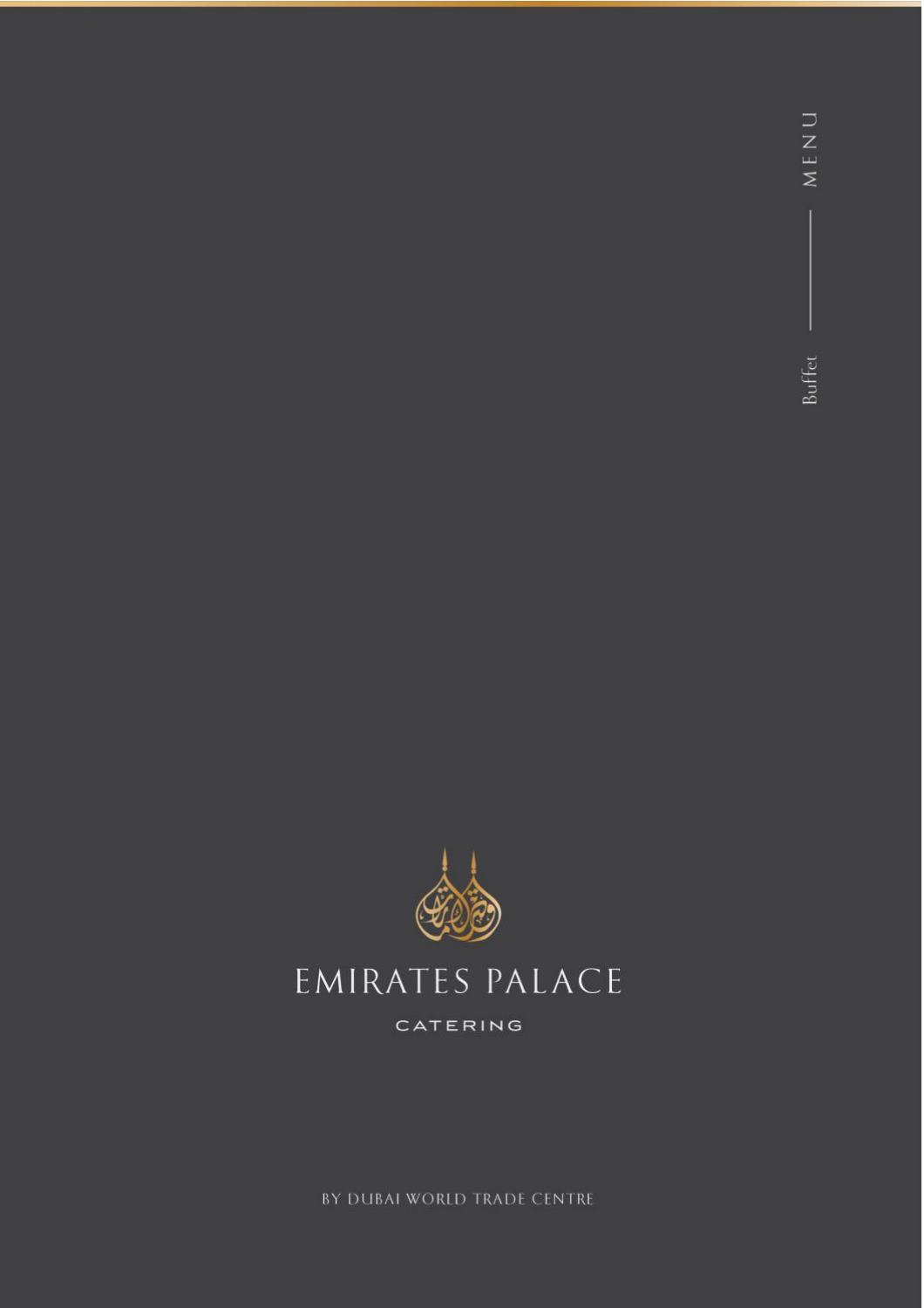# - MENU ITEMS -

### Soup

**CONST** 

Lentil Soup Clear Chicken Soup Seasonal Vegetable Soup Creamy Asparagus Soup Creamy Broccoli Soup Mushroom Soup Sweet Corn Soup Pumpkin Soup Seafood Soup Freekeh Soup Potato Soup Harira Soup Carrot Soup

## Cold Mezzeh

 $R$ 

Hummus, Moutabal, Muhammara, Vine Leaves, Hummus Beiruti, Babaganoush, Shanklish, Spinach Bil Zeit, Loubieh Bil Zeit, Hindbeh Bil Zeit, Foul Bil Zeit, Bamieh Bil Zeit, Batata Harra, Tajin Shrimps, Tajin Samak, Eggplant with Yoghurt, Beetroot Moutabal, Mujaddara

## Hot Mezzeh

Lamb Kibbeh, Seafood Kibbeh, Chicken Kibbeh, Meat Fatayer, Cheese Fatayer, Spinach Fatayer, Moroccan Chicken Pastilla, Seafood Fatayer, Punjabi Samosa, Shanklish Fatayer, Vegetarian Spring Roll, Cheese Roll, Shrimp Roll, Chicken Roll

Selection of Arabic & International Bread

**CAND** 

## Selection of Salads  $-2$

Sweet Potato and Carrots with Orange & Cumin Roasted Vegetables with Mozzarella Shrimp with Coriander & Herbs Roast Beef with Goat Cheese Exotic Hawaiian Crab Chicken Pistachio Terrine Fine Kenya Bean Special Avocado Laban with Cucumber Atlantic Salmon Chicken Caesar Caesar Salad Green Pasta Snow Beans Moghrabieh Red Rocket Salad Mushroom Salad Couscous Salad Tabbouleh Fatoush Orzo with Olives Waldorf Salad Artichoke Salad Asparagus Salad Shrimp Cocktail Salad Thai Beef Oriental Salad Seafood Salad Beetroot Salad Turkish Salad Quinoa Salad Niçoise Salad Rocca Salad Potato Salad Greek Salad Shirazi Salad Zaatar Salad Pasta Salad

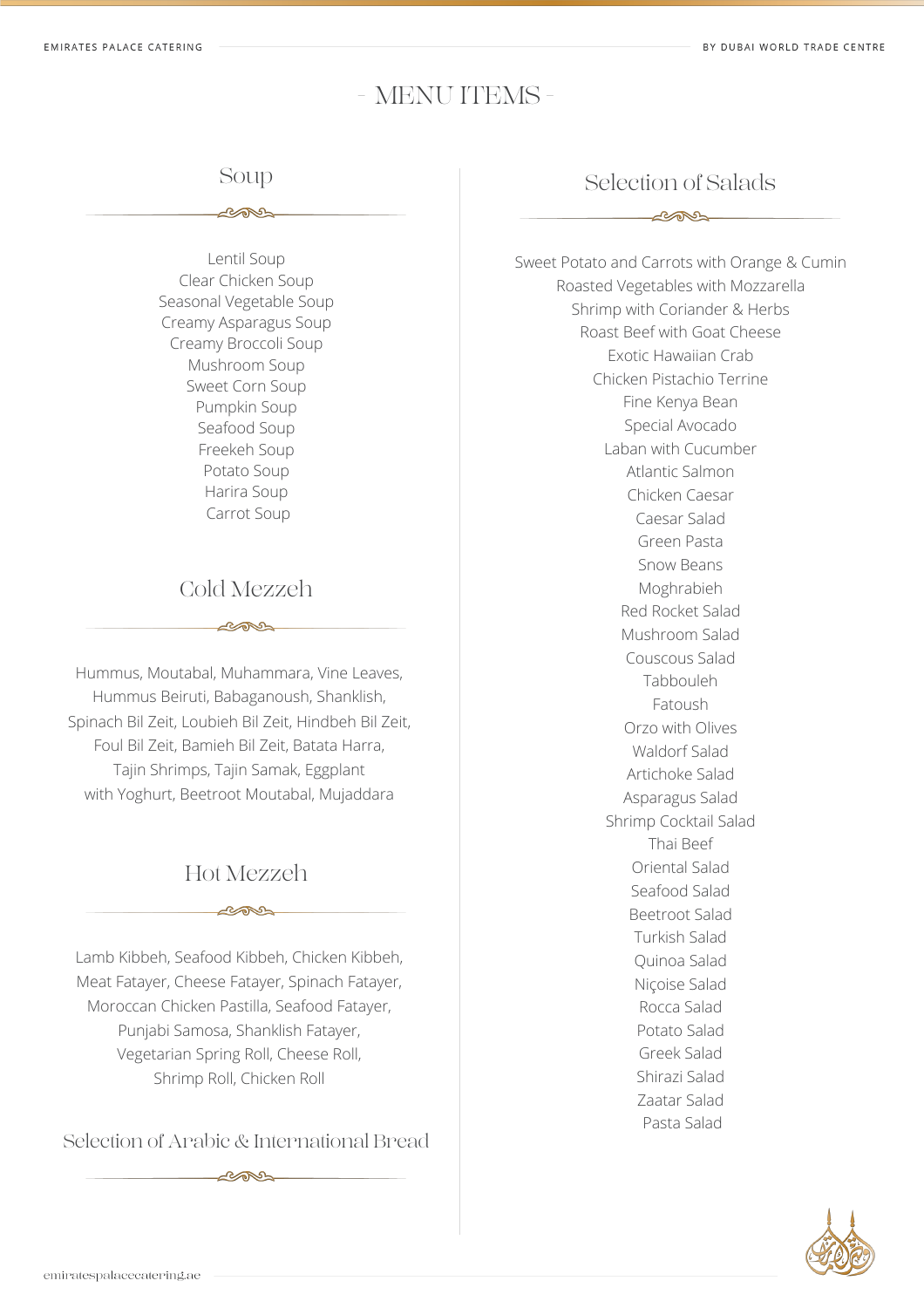#### BY DUBAL WORLD TRADE CENTRE

# - Main Course -

## Emirati Delicacies

 $200$ 

Lamb Badwia Salona Chicken Margouga Lamb Muhammar with Lemon Chicken Madrouba Chicken Thareed Chicken Machboos Lamb Moutaban Lamb Machboos Lamb Thareed Chicken Harris Chicken Shyatt Lamb Harris Fish Machboos Jasheed Aishu Laham Lamb Fouga Fish Biryani Veal Harris

## BBQ / GriIIed

Aish Bil Rub

# $R_{\rm max}$

Lebanese Shish Tawook, Lamb Kabab, Lamb Chops, Kofta (Lamb or Chicken)

#### Iranian

Joojeh Kabab, Kabab Bil Rub Lamb Kubideh, Chelo Kabab Soltani

#### **Continental**

Chicken Paprika, Beef Shashlik, Lamb Souvlaki

#### Indian

Tandoori Tikka, Lamb Pasanda, Lamb Seekh, Pahadi Kebab

## Poultry

Grilled Mustard Chicken with Corn Polenta & Coriander Salsa Grilled Cajun-Spiced Chicken Breast with Vegetable Chinese Style Chicken Breast with Cashew Nuts Grilled Chicken Breast with Pomegranate Sauce Chicken stuffed with Spinach & Mozzarella Grilled Chicken with Lemongrass Sauce Grilled Chicken with Rosemary Sauce Chicken with Olives, Moroccan Style Chicken Maqluba with Cauliflower Chicken Pizzaiola Italian Style Chicken Sweet & Sour Sauce Chicken Stuffed with Risotto Roasted Chicken with Potato Chicken with Oriental Rice Chicken with Mushrooms Moroccan Chicken Tajin Thai Chicken Curry Chicken Cordon Bleu Chicken Basmashkat Chicken Couscous Chicken Stroganoff Chicken Musakhan Chicken Mograbiah Mexican Chicken Chicken Freekeh Pigeon Freekeh Butter Chicken Chicken Korma Chicken Biryani

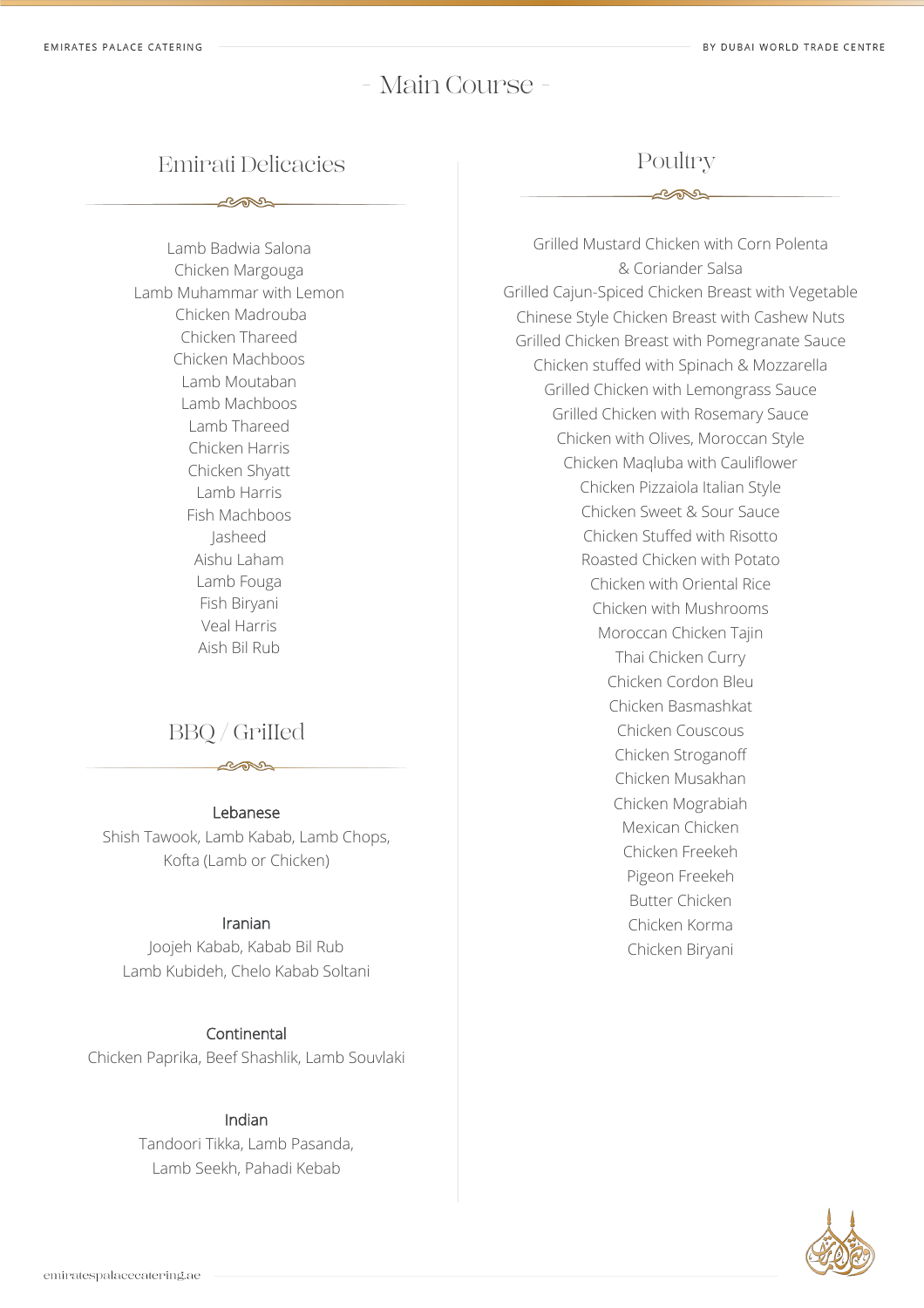## - Main Course -

## Meat Dishes  $2000$

Chinese Beef Stew with Oyster Mushrooms and Bok Choi Grilled Beef Medallions with Three Peppercorn Sauce Seared Lamb Cutlet with Jus, served with Ratatouille Beef with Ricotta Spinach and Mushroom Sauce Veal Scaloppini with Grenadine Lemon Butter Sauce Veal with Vegetables & White Creamy Sauce Veal Medallion with Herb Crust Herb Crusted Lamb Chops with Mint Gravy Oriental Lamb Salona with Fine Vegetables Roast Lamb Leg with Green Pepper Sauce Beef Piccata with lemon Meunière Sauce Stuffed Japanese Beef with Asparagus Lamb Chops with Pomegranate Sauce Beef Tenderloin with Mushroom Sauce Beef Teriyaki with Asian Vegetables Lamb Chops with Rosemary Sauce Beef Medallion with Pepper Sauce Dawood Basha, Lamb Biryani Mixed Lebanese Mahashi Warak Enab Bil Sharhat Beef Bolognese Lasagna Okra Stew with Lamb Moroccan Lamb Tajin Beef Quesadillas Kibbeh Bil Laban Beef Basmashkat Sheikh Al Mahshi Kofta Bil Laban Lamb Shakriya Kofta Trabulsiya Kibbeh Bil Laban Beef Stroganoff Lamb Freekeh Dawood Basha Shish Barak

## Seafood Dishes

 $R$ 

Pan Roasted Norwegian Salmon with Warm black-eyed Pea salsa Stir fried sole fillet with Chinese Greens and Mild Garlic Sauce Fusilli Pasta with Chopped Fish and "Beccafico" Condiments Fish Baked in Red Chermoula Sauce with Spiced Cauliflower Grilled Red Snapper, Chives-Chervil Sauce and Capers Seared Fillet of Cod with Pommery Mustard Cream Brown Butter Seared Fish with Capers and Parsley Hubei Black Pepper Fish with Sun Dried Pineapple Grilled Prawns with Lemon & Butter Sauce Grilled Hammour with Lemon Butter Sauce Roll three Kind of Fish with Mustard Sauce Seared Fillet of Basa, Fennel and Orange Grilled Prawns with Sweet & Sour Sauce Grilled Salmon with Herb Butter Sauce Grilled Hammour with Vegetables Tray Baked Kerala Fish Curry Grilled Salmon Italian Style Pineapple Prawn Curry Seafood Cannelloni Seafood Fried Rice Lobster Thermidor Seafood Biryani Fish Sayadieh Seafood Paella Grilled Lobster Fish Tikka

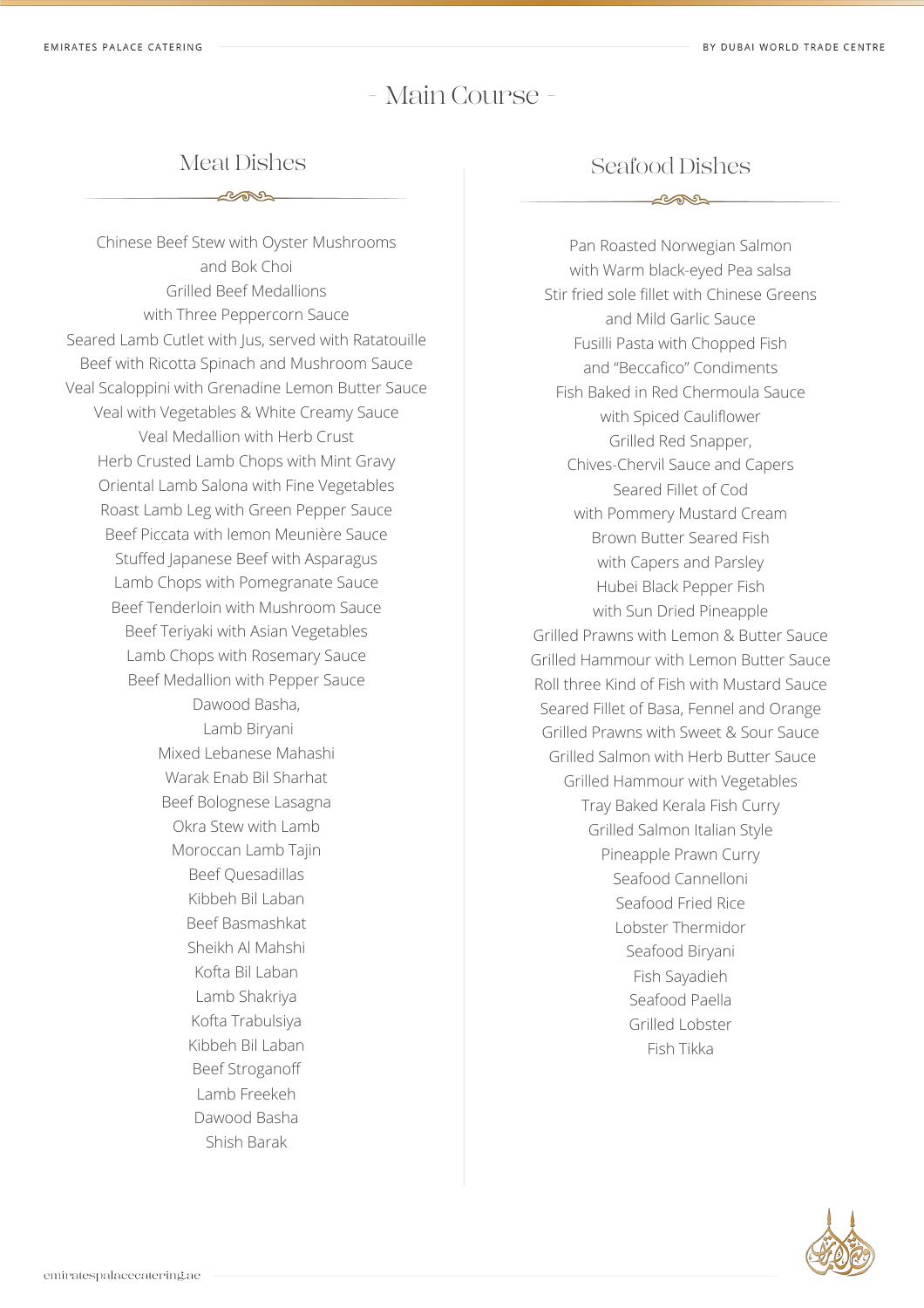# - Side Dishes -

## Pasta & Noodles

**CONS** Singapore Noodles with Lime, Ginger,

Garlic and Vegetables Asian Fried Noodles with Vegetables & Shredded Chicken Macaroni Baked with Gruyere Cheese and Asparagus Potato Gnocchi with Cherry Tomatoes and Anchovies Penne Arabiatta Tortellini Pesto Sauce Spaghetti Carbonara Fettuccini Chicken with White Sauce Ravioli with Tomato Cream Sauce Ravioli Spinach with White Sauce Farfalle with 3 kind of Cheese Fettuccini Seafood Sauce Fusilli with Pesto Sauce Vegetable Cannelloni Spaghetti Bolognese Vegetable Lasagna Spinach Lasagna Penne Alfredo

#### Rice

**CONS** 

Vegetable Fried Rice, Saffron Rice, Tomato Rice, Vermicelli Rice, Coriander Rice Steamed Rice, Oriental Rice, Brown Rice, Garlic Rice, Dill Rice Vegetable Rice, Local Mohammar Rice, Steamed Buttered White Rice Iranian Rice , Mushroom Rice Egyptian Koshari Pasta

## Vegetarian Side Dishes

**CONS** 

Roasted Potato with Tomato & Parmesan Sauce Mediterranean Ratatouille Creamy Sautéed Spinach Roasted Potatoes with Herbs Steamed Butter Vegetables Potato and Spinach Gratin Mixed Vegetable Salona Risotto with Mushroom Eggplant with Tomatoes Vegetable Tortilla Wraps Boiled Corn with Butter Vegetable Makhanwala Eggplant Moussakaa Stir Fried Vegetables Lyonnaise Potatoes Sautéed Vegetables Cauliflower Gratin Green Beans Stew Aloo Gobi Mutter Mashed Potatoes Vegetable Curry Vegetable Gratin Potato Wedges Dolmas Beiruti Vegetable Curry Broccoli Gratin Potato Soufflé Okra Salona Gratin Potato

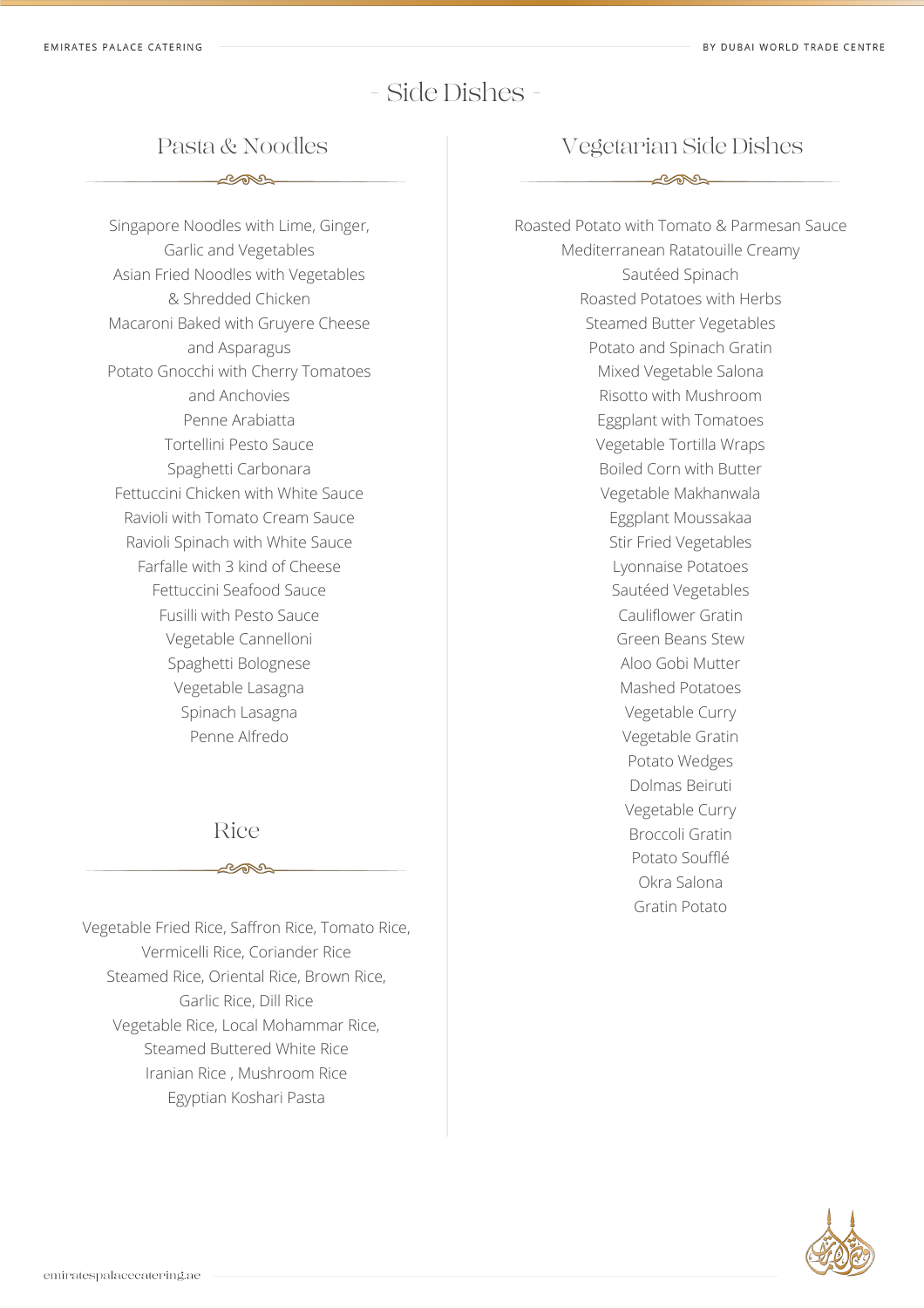#### BY DUBAL WORLD TRADE CENTRE

## - Dessert -

#### Hot Desserts

Saffron Sago Um Ali Khabeesa Aseeda Bobar Chocolate Brownies Chocolate & Bread Pudding Banana & Raisin Bread Pudding Apple Crumble Omani Halwa Toffee Date Pudding Orange Butter Crêpes Cheese Kunafa

### Cold Desserts

**CARS-**

Date Cake, Oreo Cake, Opera Cake, Carrot Cake, Pineapple Green Lemon Cake, Chocolate Truffle Cake, Crème Caramel, Strawberry Cake, Red Fruit Cheese Cake, Chocolate Cake, Tiramisu Cake, Blueberry Cheese Cake, Pistachio Cake, Vanilla Cake Mango & Coconut Mousse Cake, Caramelized Apple & Caramel Cake, Tiramisu in Glass Mango Mousse, Chocolate Tart topped with Nest, Esh Bol Bol Cheesecake, Mini Apple Pie, Fresh Raspberry Custard Tart, Orange Crème Brulee, Crème Brulee, Saffron Sago Hazelnut Cake, Chocolate Tart, Double Chocolate Tart, Mixed Fruit Tart, Raspberry Mousse, Strawberry Mousse, Katayef with Nuts, Coffee Roll, Halawat El-Jibn, Aish el Saraya, Florantte, Mohalabia Bruschetta, Strawberry Mohalabia, Assorted French Pastries Assorted Fruit Tart, Profiterole, Sliced Fresh Fruits Ghazel El Banat, Assorted Arabic Sweets

## Special Emirati Ouzi

محدي

Lamb Ouzi al Ain style with Hashwa Ouzi Mashwai with Vine leaves Ouzi Mohammar Bil Lemon Ouzi with Machboos Rice Ouzi with 3 types of Rice Ouzi Mashwai Bil Laban Ouzi with Biryani Rice Ouzi Rigag with Rice Ouzi Aishu Lahem Ouzi Moutaban Ouzi Mowadan Ouzi Bil Laban Ouzi Mansaf

#### AED 1,500 per Ouzi

#### Camel

#### $250$

Traditional Cooking Baby Camel (Hwar) with Homemade Local Bzar

#### AED 9,500

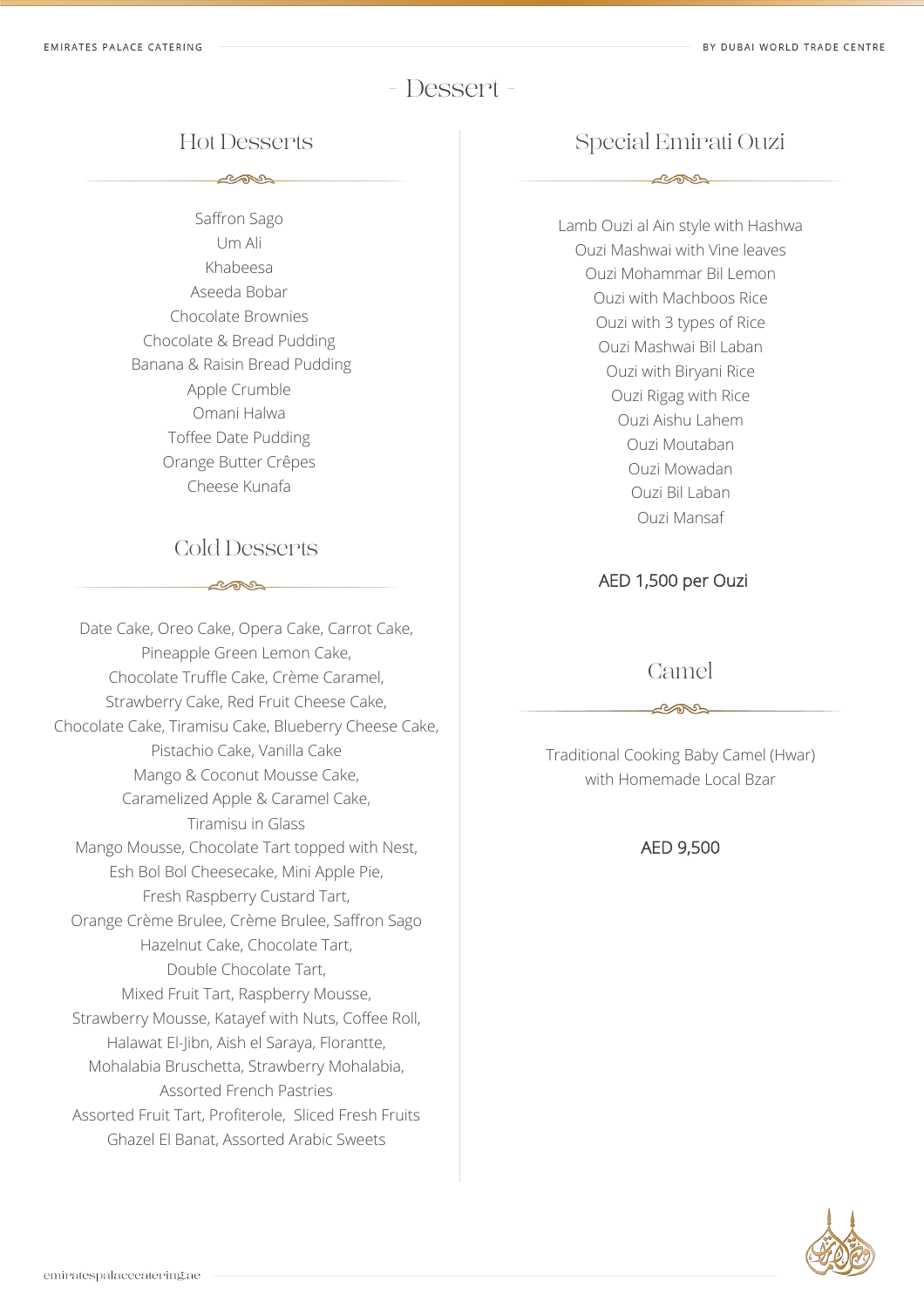# - Live Stations -

#### As An Extra Charge

Applicable only for a minimum number of 50 guests Price is per person / per station

#### Shawarma Station

Chicken or Lahem (AED 25 per person) With Traditional Accompaniments

#### Falafel Station with Condiments

(AED 20 per person) With Traditional Accompaniments

#### Burger Station

(AED 35 per person) Beef & Chicken Accompaniments: Mayonnaise, Ketchup, Mustard, Tomato, Sliced Cheese

#### Pizza Station

(AED 35 per person) Beef, Chicken, Seafood, Vegetable With Traditional Accompaniments

#### Mexican Station

(AED 40 per person) Beef & Chicken Fajita Accompaniments: Lobster Sauce, Mushroom Sauce, and Tomato Sauce Parmesan Cheese, Gruyere Cheese and Pesto

#### Asian Wok Station

(AED 45 per person) Beef, Chicken, Seafood Accompaniments: Asian Vegetable, Soya Sauce, Chili Sauce, Fried Rice, Eggs Rice

#### Pasta Station

(AED 50 per person) Penne, Farfalle, Cheese Ravioli Accompaniments: Lobster Sauce, Mushroom Sauce, and Tomato Sauce Parmesan Cheese, Gruyere Cheese and Pesto

#### Manakish Saj Station

(AED 30 per person) Freshly Homemade Bread Accompaniments: Akkawi Cheese, Zaatar, Muhamara Labneh, Lamb

#### Tandoori Naan Bread Station

(AED 35 per person) Indian bread Accompaniments: Coriander, Garlic, Cheese, White Sesame, Black Sesame

#### BBQ Station

(AED 40 per person) Select one of the following Station Beef Tenderloin, Stuffed Lamb Leg, Beef Striploin, Fish, Lamb Rack Accompaniments: Honey Mustard Sauce, Veal Jus Sauce, Lemon Butter Sauce, Roasted Potato, Roasted Veg

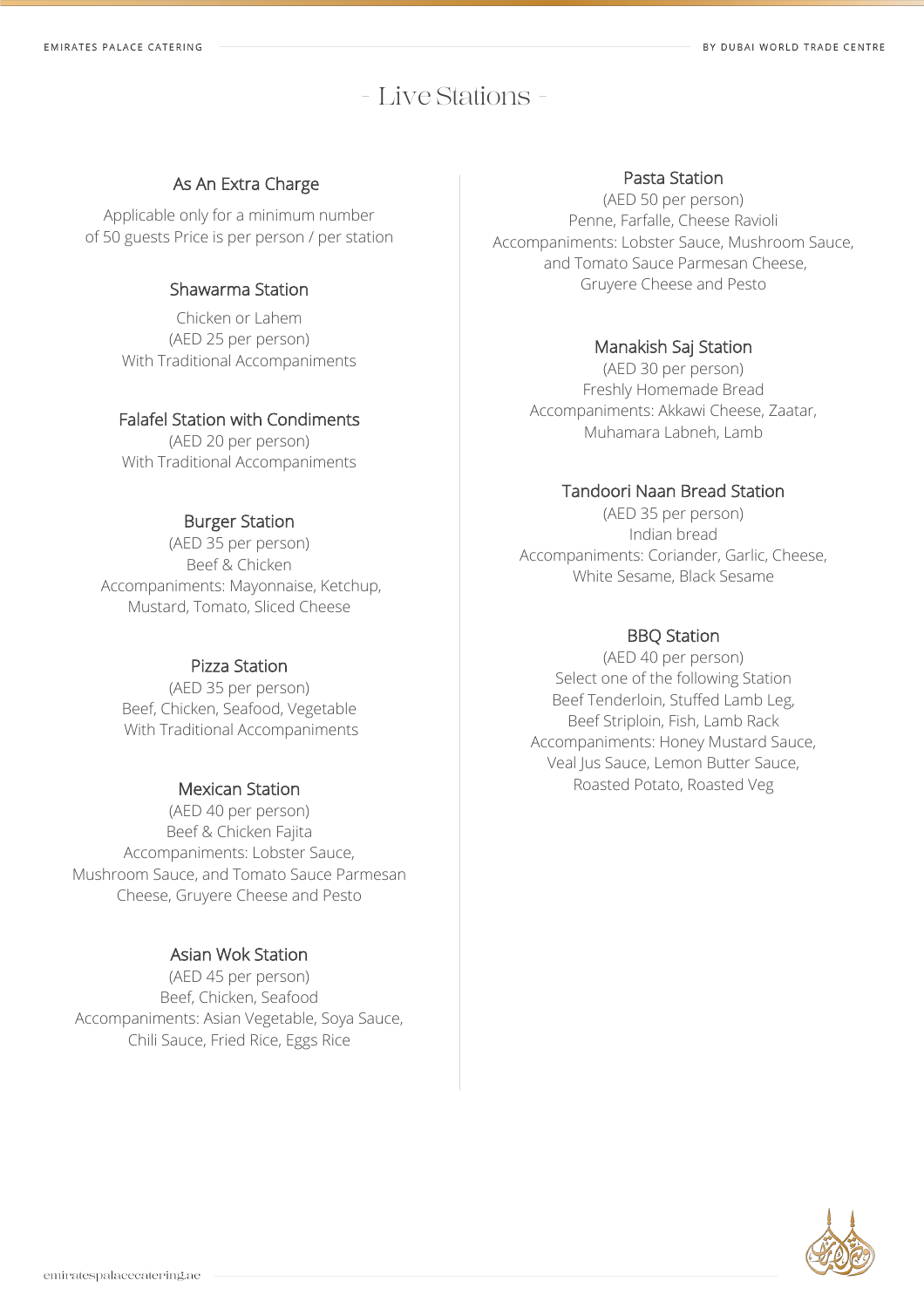## - Live Stations -

## Dessert Live Station

**CONS** 

Cheese Kunafa Station (AED 30 per person) Accompaniments: Pistachio, Sugar Syrup

#### Crepes & Waffle Station

(AED 25 per person) Accompaniments: Sliced Banana and Strawberries, Chocolate, Strawberry, and Vanilla Ice Cream, Pistachio Nuts, Nutella, Icing sugar, Whipped Cream, Chocolate Syrup and Fruit Preserves

#### Chocolate Fountain

(AED 40 per person) Dark, Milk or White Chocolate Accompaniments: Mini Assorted Muffins, Pound Cake, Rice Crispy Treats, Strawberries, Marshmallows, Assorted Fruit Skewers

#### From Emirati Kitchen Station

Choubab, Khameer, Mohalla (AED 30 per person) Accompaniments: Date Syrup, Kraft Cheese, Honey

### Luqaimat Station

(AED 25 per person) Accompaniments: White Sesame, Date Syrup

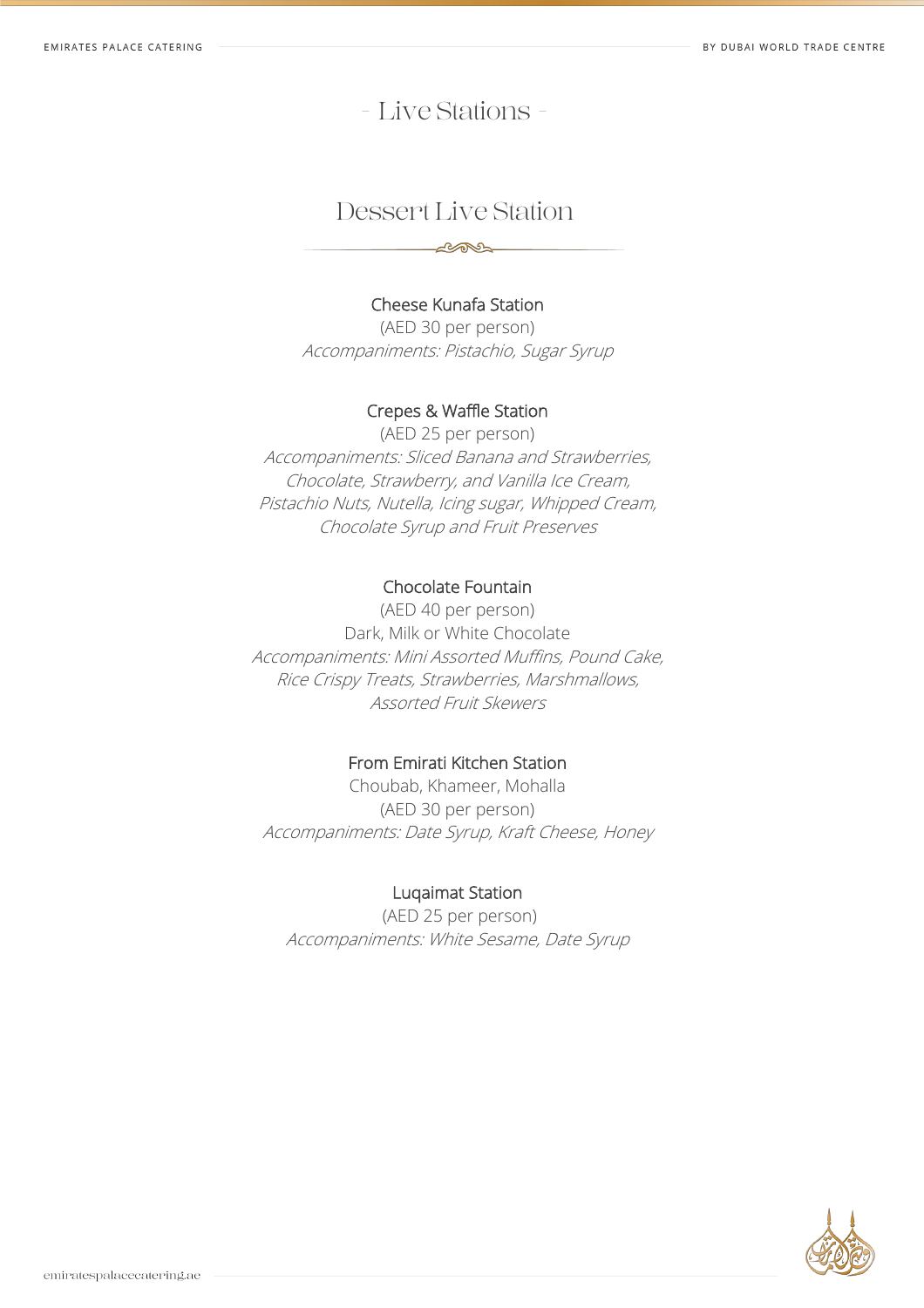